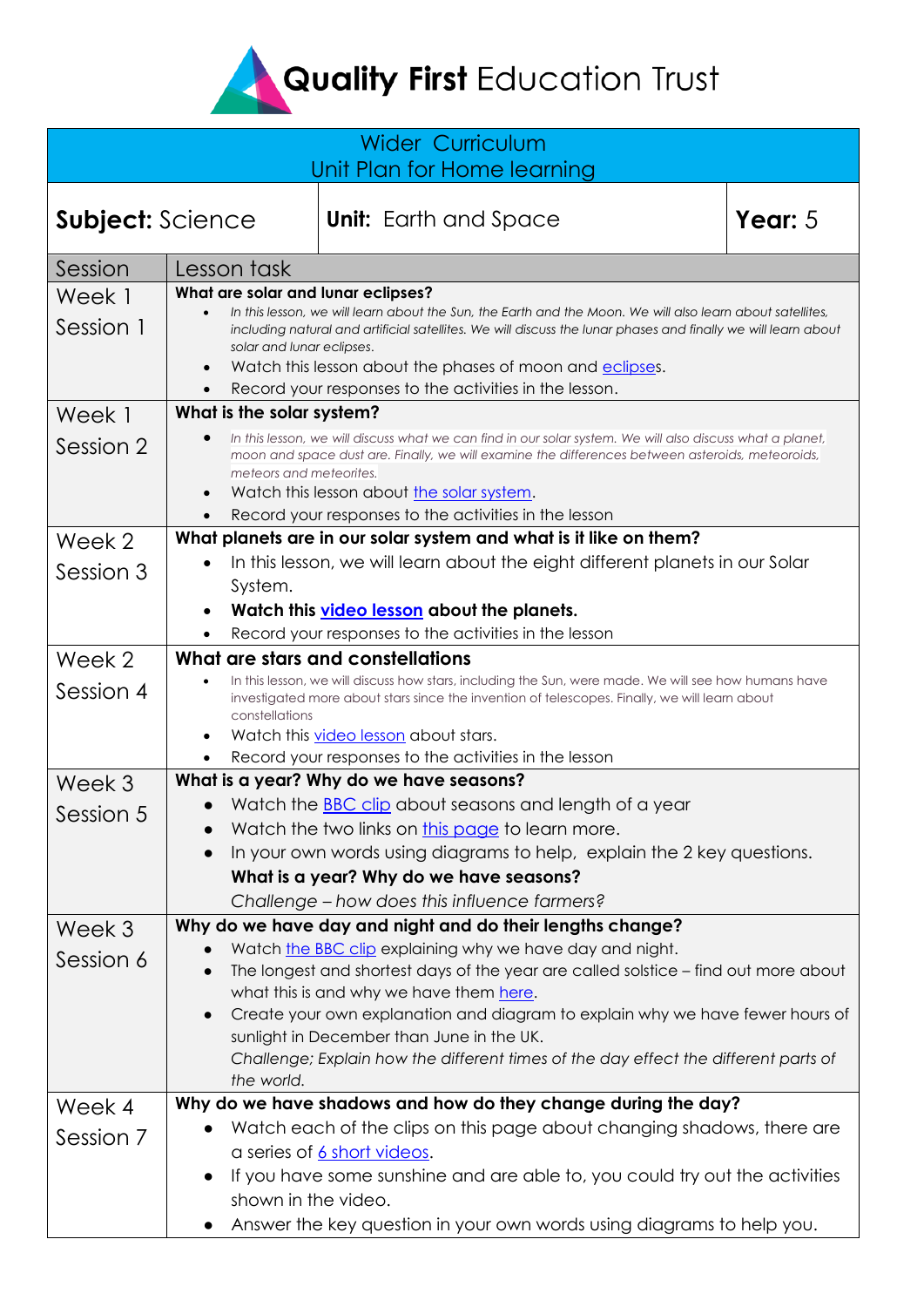| Week 4    | What is the universe and what is it made from?                                                                                                                    |
|-----------|-------------------------------------------------------------------------------------------------------------------------------------------------------------------|
| Session 8 | In this lesson, we will investigate what the universe is. We will also discuss galaxies, including the galaxy                                                     |
|           | we are in: the Milky Way. Finally, we will discuss and investigate the Big Bang Theory as an explanation<br>for how the universe began.                           |
|           | Watch the video lesson about the universe.<br>$\bullet$                                                                                                           |
|           | Record your responses to the activities in the lesson<br>$\bullet$                                                                                                |
| Week 5    | What do astronomers do?                                                                                                                                           |
|           | In this lesson, we will discover the works of famous astronomers and their contributions to society.                                                              |
| Session 9 | Watch the video lesson about astronomers.                                                                                                                         |
|           | Record your responses to the activities in the lesson                                                                                                             |
| Week 5    | <b>Scientists and space</b>                                                                                                                                       |
| Session   | Look at the posters in the support below.                                                                                                                         |
|           | Read about the following scientists and research more about them:                                                                                                 |
| 10        | Dr Gladys West and Dr Maggie Aderin-Pocock                                                                                                                        |
|           | What is the thing that you found most interesting about them?                                                                                                     |
|           | Research and present on one scientist who has contributed to the science and<br>$\bullet$                                                                         |
|           | space. You may choose one of these ladies or someone else.                                                                                                        |
| Week 6    | How have our ideas about the universe changed over time?                                                                                                          |
| Session   | In this lesson, we will look at how our ideas of the universe have changed over time. We will learn                                                               |
|           | about the geocentric model, the heliocentric model and elliptical orbits. We will draw the different<br>models of the universe and make comparisons between them. |
| 11        | Watch this video about the work of Nicolaus Copernicus and theory of the                                                                                          |
|           | universe.                                                                                                                                                         |
|           | What do you think the main 3 points about his work?                                                                                                               |
|           | Watch lesson about the history of ideas about the universe                                                                                                        |
|           | Record your learning following the lesson's activities.                                                                                                           |
| Week 6    | Who was Katherine Johnson and why is she remembered?                                                                                                              |
|           | Watch the lesson about Katherine Johnson and her life                                                                                                             |
| Session   | Record your learning in the lesson's activities                                                                                                                   |
| 12        | Carry out some of your own research and find out more about her achievements.                                                                                     |
| Week 7    | Who was Stephen Hawking?                                                                                                                                          |
|           | Watch the lesson about Stephen Hawking and his achievements.                                                                                                      |
| Session   | Create your own science presentation<br>$\bullet$                                                                                                                 |
| 13 and    | You will need to create your own script and presentation as explained in the                                                                                      |
| 14        | lesson to share with others.                                                                                                                                      |
|           | You can be as creative as possible in how you do this.                                                                                                            |
|           | Take what would be 2 lessons to do a great job in your script and presentation.                                                                                   |